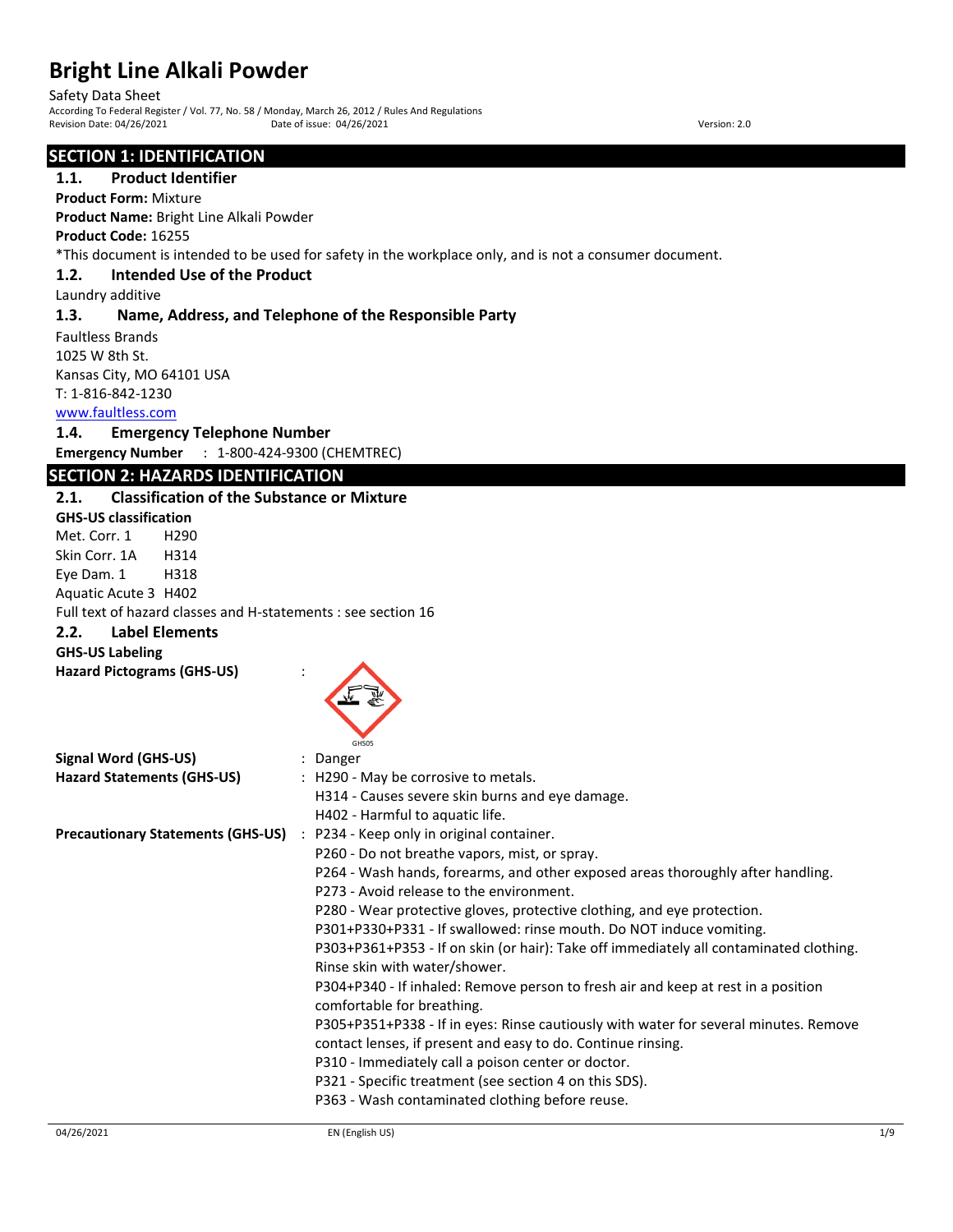Safety Data Sheet

According To Federal Register / Vol. 77, No. 58 / Monday, March 26, 2012 / Rules And Regulations

P390 - Absorb spillage to prevent material damage.

P405 - Store locked up.

P406 - Store in corrosive resistant container with a resistant inner liner.

P501 - Dispose of contents/container in accordance with local, regional, national, and international regulations.

# **2.3. Other Hazards**

Exposure may aggravate pre-existing eye, skin, or respiratory conditions. May be corrosive to respiratory tract. Contact with metals may evolve flammable hydrogen gas.

### **2.4. Unknown Acute Toxicity (GHS-US)** No data available

# **SECTION 3: COMPOSITION/INFORMATION ON INGREDIENTS**

### **3.1. Substances**

Not applicable

#### **3.2. Mixture**

| <b>Name</b>         | <b>Product Identifier</b> | % (w/w)   |
|---------------------|---------------------------|-----------|
| Sodium hydroxide    | (CAS No) 1310-73-2        | $30 - 60$ |
| Sodium metasilicate | (CAS No) 6834-92-0        | $5 - 10$  |
| Calcium silicate    | (CAS No) 1344-95-2        | $0.1 - 1$ |

A range of concentration as prescribed by the Controlled Products Regulations has been used where necessary, due to varying composition.

The specific chemical identity and/or exact percentage of composition have been withheld as a trade secret [29 CFR 1910.1200].

### **SECTION 4: FIRST AID MEASURES**

### **4.1. Description of First-aid Measures**

**General:** Never give anything by mouth to an unconscious person. If you feel unwell, seek medical advice (show the label where possible).

**Inhalation:** When symptoms occur: go into open air and ventilate suspected area. Obtain medical attention if breathing difficulty persists.

**Skin Contact:** Remove contaminated clothing. Immediately flush skin with plenty of water for at least 60 minutes. Wash contaminated clothing before reuse. Get immediate medical advice/attention.

**Eye Contact:** Rinse cautiously with water for at least 60 minutes. Remove contact lenses, if present and easy to do. Continue rinsing. Get immediate medical advice/attention.

**Ingestion:** Rinse mouth. Do NOT induce vomiting. Obtain medical attention.

### **4.2. Most Important Symptoms and Effects Both Acute and Delayed**

**General:** Causes severe skin burns and eye damage. Causes serious eye damage.

**Inhalation:** May be corrosive to the respiratory tract.

**Skin Contact:** Causes severe irritation which will progress to chemical burns.

**Eye Contact:** Causes permanent damage to the cornea, iris, or conjunctiva.

**Ingestion:** May cause burns or irritation of the linings of the mouth, throat, and gastrointestinal tract.

**Chronic Symptoms:** None expected under normal conditions of use.

#### **4.3. Indication of Any Immediate Medical Attention and Special Treatment Needed**

If exposed or concerned, get medical advice and attention. If medical advice is needed, have product container or label at hand.

# **SECTION 5: FIRE-FIGHTING MEASURES**

### **5.1. Extinguishing Media**

**Suitable Extinguishing Media:** Water spray, dry chemical, foam, carbon dioxide.

**Unsuitable Extinguishing Media:** Do not use a heavy water stream. Use of heavy stream of water may spread fire.

### **5.2. Special Hazards Arising From the Substance or Mixture**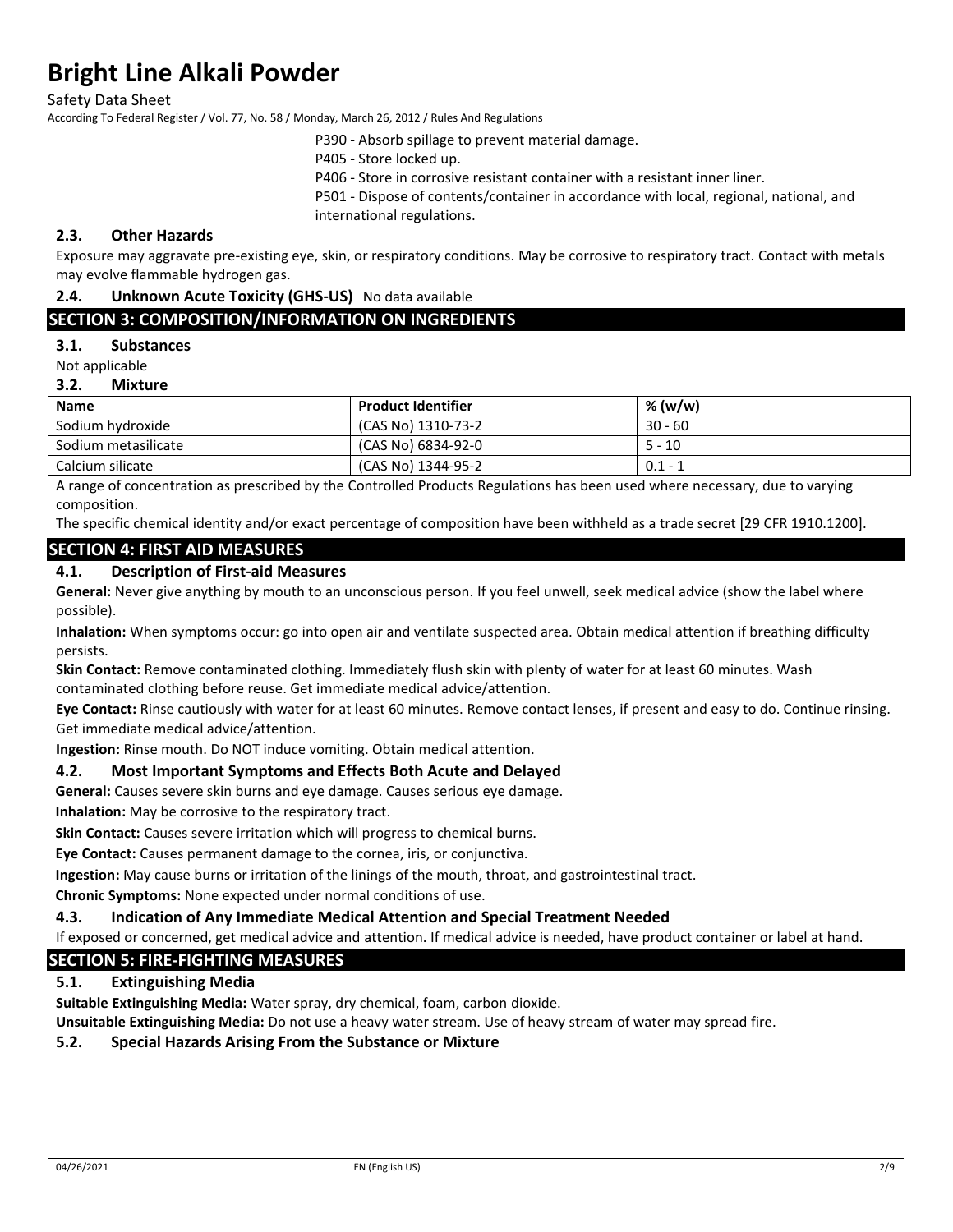Safety Data Sheet

According To Federal Register / Vol. 77, No. 58 / Monday, March 26, 2012 / Rules And Regulations

# **Fire Hazard:** Not considered flammable.

**Explosion Hazard:** Contact with metallic substances may release flammable hydrogen gas.

**Reactivity:** May be corrosive to metals. Contact with metals may evolve flammable hydrogen gas. May react exothermically with water releasing heat. Adding an acid to a base or base to an acid may cause a violent reaction.

# **5.3. Advice for Firefighters**

**Precautionary Measures Fire:** Exercise caution when fighting any chemical fire.

**Firefighting Instructions:** Use water spray or fog for cooling exposed containers.

**Protection During Firefighting:** Do not enter fire area without proper protective equipment, including respiratory protection.

**Hazardous Combustion Products**: Sodium oxides. Silicon oxides. Corrosive vapors.

**Other Information:** Do not allow run-off from fire fighting to enter drains or water courses.

# **Reference to Other Sections**

Refer to section 9 for flammability properties.

### **SECTION 6: ACCIDENTAL RELEASE MEASURES**

# **6.1. Personal Precautions, Protective Equipment and Emergency Procedures**

**General Measures:** Do not get in eyes, on skin, or on clothing. Do not breathe dust.

### **6.1.1. For Non-Emergency Personnel**

**Protective Equipment:** Use appropriate personal protection equipment (PPE).

**Emergency Procedures:** Evacuate unnecessary personnel.

### **6.1.2. For Emergency Personnel**

**Protective Equipment:** Equip cleanup crew with proper protection.

**Emergency Procedures:** Upon arrival at the scene, a first responder is expected to recognize the presence of dangerous goods, protect oneself and the public, secure the area, and call for the assistance of trained personnel as soon as conditions permit.

### **6.2. Environmental Precautions**

Prevent entry to sewers and public waters. Avoid release to the environment.

### **6.3. Methods and Materials for Containment and Cleaning Up**

**For Containment:** As an immediate precautionary measure, isolate spill or leak area in all directions. Contain solid spills with appropriate barriers and prevent migration and entry into sewers or streams.

**Methods for Cleaning Up:** Clean up spills immediately and dispose of waste safely. Recover the product by vacuuming, shoveling or sweeping. Cautiously neutralize spilled solid if appropriate. Transfer spilled material to a suitable container for disposal. Contact competent authorities after a spill.

### **6.4. Reference to Other Sections**

See Section 8 for exposure controls and personal protection and Section 13 for disposal considerations.

# **SECTION 7: HANDLING AND STORAGE**

# **7.1. Precautions for Safe Handling**

**Additional Hazards When Processed:** May be corrosive to metals. May release corrosive vapors.

**Precautions for Safe Handling:** Wash hands and other exposed areas with mild soap and water before eating, drinking or smoking and when leaving work. Handle empty containers with care because they may still present a hazard. Do not get in eyes, on skin, or on clothing. Do not breathe dust.

**Hygiene Measures:** Handle in accordance with good industrial hygiene and safety procedures.

### **7.2. Conditions for Safe Storage, Including Any Incompatibilities**

**Technical Measures:** Comply with applicable regulations.

**Storage Conditions:** Keep container closed when not in use. Store in a dry, cool place. Keep/Store away from direct sunlight, extremely high or low temperatures and incompatible materials. Store in corrosive resistant container with a resistant inner liner. **Incompatible Materials:** Strong acids, strong bases, strong oxidizers.

### **7.3. Specific End Use(s)**

Laundry additive

# **SECTION 8: EXPOSURE CONTROLS/PERSONAL PROTECTION**

# **8.1. Control Parameters**

For substances listed in section 3 that are not listed here, there are no established Exposure limits from the manufacturer, supplier, importer, or the appropriate advisory agency including: ACGIH (TLV), AIHA (WEEL), NIOSH (REL), OSHA (PEL), Canadian provincial governments, or the Mexican government.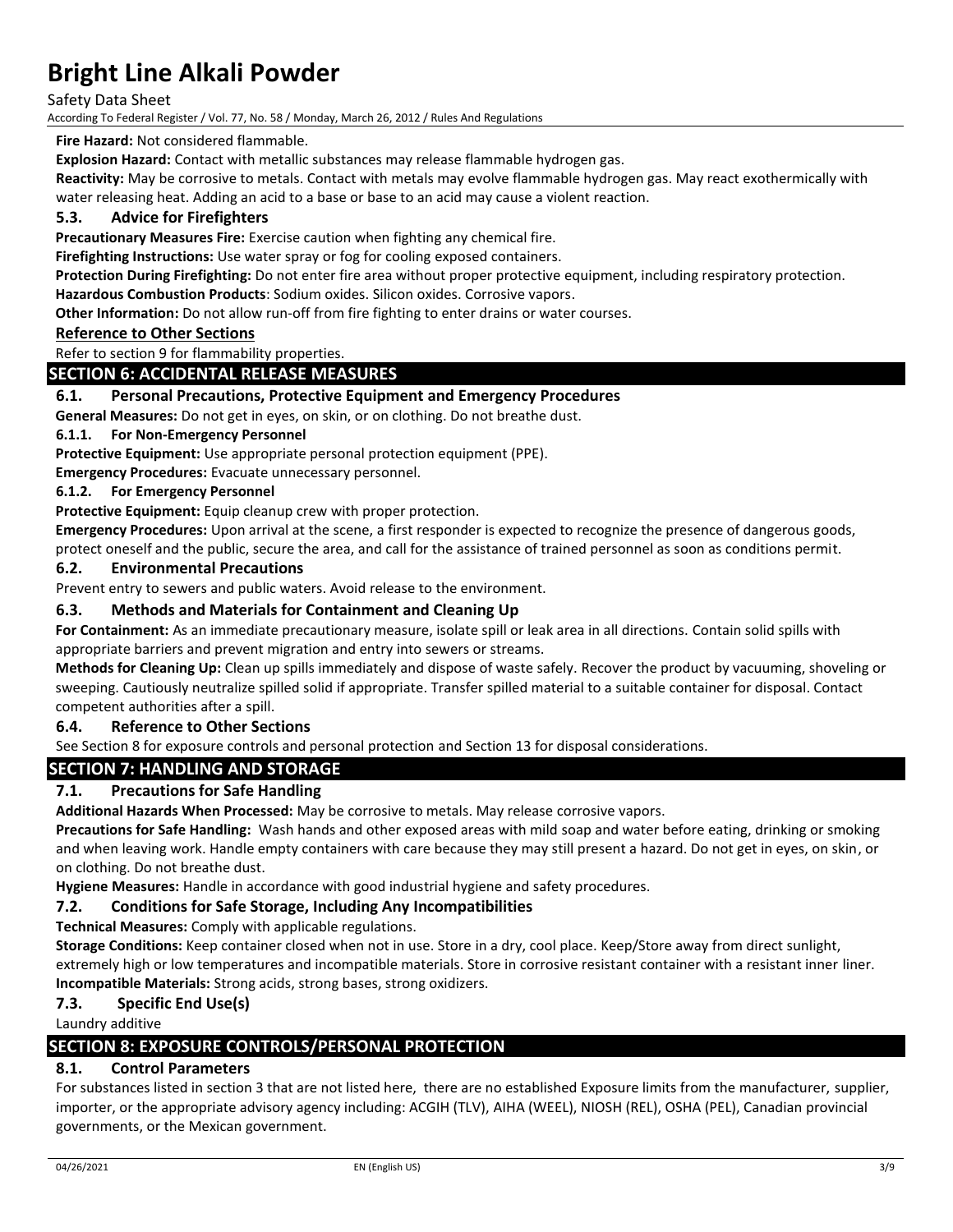Safety Data Sheet

According To Federal Register / Vol. 77, No. 58 / Monday, March 26, 2012 / Rules And Regulations

| Sodium hydroxide (1310-73-2)       |                                          |                                                                                                                     |
|------------------------------------|------------------------------------------|---------------------------------------------------------------------------------------------------------------------|
| <b>Mexico</b>                      | OEL Ceiling (mg/m <sup>3</sup> )         | $2 \text{ mg/m}^3$                                                                                                  |
| <b>USA ACGIH</b>                   | ACGIH Ceiling (mg/m <sup>3</sup> )       | 2 mg/ $m3$                                                                                                          |
| <b>USA OSHA</b>                    | OSHA PEL (TWA) (mg/m <sup>3</sup> )      | 2 mg/ $m3$                                                                                                          |
| <b>USA NIOSH</b>                   | NIOSH REL (ceiling) (mg/m <sup>3</sup> ) | 2 mg/ $m3$                                                                                                          |
| <b>USA IDLH</b>                    | US IDLH $(mg/m3)$                        | $10 \text{ mg/m}^3$                                                                                                 |
| Alberta                            | OEL Ceiling (mg/m <sup>3</sup> )         | 2 mg/ $m3$                                                                                                          |
| <b>British Columbia</b>            | OEL Ceiling (mg/m <sup>3</sup> )         | 2 mg/ $m3$                                                                                                          |
| <b>Manitoba</b>                    | OEL Ceiling (mg/m <sup>3</sup> )         | 2 mg/ $m3$                                                                                                          |
| <b>New Brunswick</b>               | OEL Ceiling (mg/m <sup>3</sup> )         | $2 \text{ mg/m}^3$                                                                                                  |
| <b>Newfoundland &amp; Labrador</b> | OEL Ceiling (mg/m <sup>3</sup> )         | $2 \text{ mg/m}^3$                                                                                                  |
| <b>Nova Scotia</b>                 | OEL Ceiling (mg/m <sup>3</sup> )         | $2 \text{ mg/m}^3$                                                                                                  |
| <b>Nunavut</b>                     | OEL Ceiling (mg/m <sup>3</sup> )         | 2 mg/ $m3$                                                                                                          |
| <b>Northwest Territories</b>       | OEL Ceiling (mg/m <sup>3</sup> )         | 2 mg/ $m3$                                                                                                          |
| Ontario                            | OEL Ceiling (mg/m <sup>3</sup> )         | 2 mg/ $m3$                                                                                                          |
| <b>Prince Edward Island</b>        | OEL Ceiling (mg/m <sup>3</sup> )         | 2 mg/ $m3$                                                                                                          |
| Québec                             | PLAFOND (mg/m <sup>3</sup> )             | $2 \text{ mg/m}^3$                                                                                                  |
| Saskatchewan                       | OEL Ceiling (mg/m <sup>3</sup> )         | 2 mg/ $m3$                                                                                                          |
| Yukon                              | OEL Ceiling (mg/m <sup>3</sup> )         | 2 mg/ $m3$                                                                                                          |
| Calcium silicate (1344-95-2)       |                                          |                                                                                                                     |
| <b>Mexico</b>                      | OEL TWA (mg/m <sup>3</sup> )             | 10 mg/m <sup>3</sup> (inhalable fraction)                                                                           |
| <b>USA ACGIH</b>                   | ACGIH TWA (mg/m <sup>3</sup> )           | 10 mg/m <sup>3</sup> (synthetic nonfibrous-particulate matter                                                       |
|                                    |                                          | containing no asbestos and <1% crystalline silica)                                                                  |
| <b>USA ACGIH</b>                   | <b>ACGIH chemical category</b>           | Not Classifiable as a Human Carcinogen synthetic                                                                    |
|                                    |                                          | nonfibrous                                                                                                          |
| <b>USA OSHA</b>                    | OSHA PEL (TWA) (mg/m <sup>3</sup> )      | 15 mg/m <sup>3</sup> (total dust)                                                                                   |
|                                    |                                          | 5 mg/m <sup>3</sup> (respirable fraction)                                                                           |
| <b>USA NIOSH</b>                   | NIOSH REL (TWA) (mg/m <sup>3</sup> )     | 10 mg/m <sup>3</sup> (total dust)                                                                                   |
|                                    |                                          | 5 mg/m <sup>3</sup> (respirable dust)                                                                               |
| Alberta                            | OEL TWA (mg/m <sup>3</sup> )             | 10 mg/m <sup>3</sup> (synthetic, nonfibrous)                                                                        |
| <b>British Columbia</b>            | OEL TWA (mg/m <sup>3</sup> )             | 10 mg/m <sup>3</sup> (total particulate matter containing no Asbestos                                               |
|                                    |                                          | and <1% Crystalline silica-total particulate)<br>3 mg/m <sup>3</sup> (particulate matter containing no Asbestos and |
|                                    |                                          | <1% Crystalline silica-respirable particulate)                                                                      |
| Manitoba                           | OEL TWA (mg/m <sup>3</sup> )             | 10 mg/m <sup>3</sup> (synthetic nonfibrous, particulate matter                                                      |
|                                    |                                          | containing no Asbestos and <1% Crystalline silica)                                                                  |
| <b>New Brunswick</b>               | OEL TWA (mg/m <sup>3</sup> )             | 10 mg/m <sup>3</sup> (particulate matter containing no Asbestos and                                                 |
|                                    |                                          | <1% Crystalline silica)                                                                                             |
| <b>Newfoundland &amp; Labrador</b> | OEL TWA (mg/m <sup>3</sup> )             | 10 mg/m <sup>3</sup> (synthetic nonfibrous, particulate matter                                                      |
|                                    |                                          | containing no asbestos and <1% crystalline silica)                                                                  |
| <b>Nova Scotia</b>                 | OEL TWA (mg/m <sup>3</sup> )             | 10 mg/m <sup>3</sup> (synthetic nonfibrous, particulate matter                                                      |
|                                    |                                          | containing no Asbestos and <1% Crystalline silica)                                                                  |
| <b>Nunavut</b>                     | OEL TWA (mg/m <sup>3</sup> )             | 5 mg/m <sup>3</sup> (respirable mass)                                                                               |
|                                    |                                          | 10 mg/m <sup>3</sup> (total mass)                                                                                   |
| <b>Northwest Territories</b>       | OEL STEL (mg/m <sup>3</sup> )            | 20 mg/m <sup>3</sup> (synthetic)                                                                                    |
| <b>Northwest Territories</b>       | OEL TWA (mg/m <sup>3</sup> )             | 10 mg/m <sup>3</sup> (synthetic)                                                                                    |
| Ontario                            | OEL TWA (mg/m <sup>3</sup> )             | 10 mg/m <sup>3</sup> (synthetic nonfibrous, containing no Asbestos                                                  |
|                                    |                                          | and <1% Crystalline silica)                                                                                         |
| <b>Prince Edward Island</b>        | OEL TWA (mg/m <sup>3</sup> )             | 10 mg/m <sup>3</sup> (synthetic nonfibrous)                                                                         |
| Québec                             | VEMP ( $mg/m3$ )                         | 10 mg/m <sup>3</sup> (synthetic, containing no Asbestos and <1%                                                     |
|                                    |                                          | Crystalline silica-total dust)                                                                                      |
| Saskatchewan                       | OEL STEL (mg/m <sup>3</sup> )            | 20 mg/m <sup>3</sup> (nonfibrous)                                                                                   |

04/26/2021 EN (English US) 4/9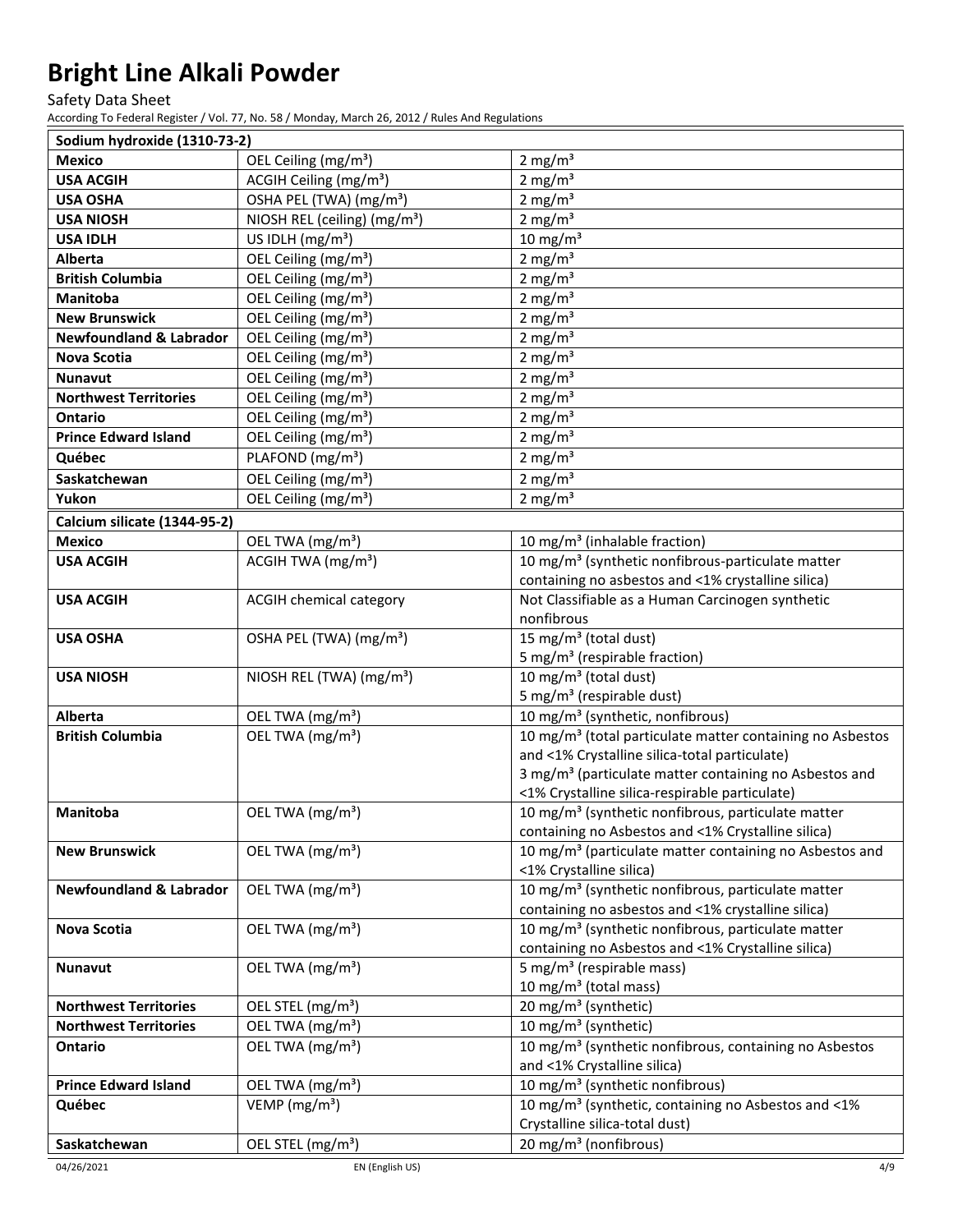Safety Data Sheet

According To Federal Register / Vol. 77, No. 58 / Monday, March 26, 2012 / Rules And Regulations

| Saskatchewan | OEL TWA $(mg/m3)$ | 10 mg/m <sup>3</sup> (nonfibrous) |
|--------------|-------------------|-----------------------------------|
| Yukon        | OEL TWA $(mg/m3)$ | 30 mppcf                          |
|              |                   | $10 \text{ mg/m}^3$               |

# **8.2. Exposure Controls**

**Appropriate Engineering Controls:** Emergency eye wash fountains and safety showers should be available in the immediate vicinity of any potential exposure. Ensure adequate ventilation, especially in confined areas. Ensure all national/local regulations are observed.

**Personal Protective Equipment:** Gloves. Protective clothing. Protective goggles. Face shield. Insufficient ventilation: wear respiratory protection.



**Materials for Protective Clothing:** Chemically resistant materials and fabrics. Corrosion-proof clothing.

**Hand Protection:** Wear protective gloves.

**Eye Protection:** Chemical safety goggles and face shield.

**Skin and Body Protection:** Wear suitable protective clothing.

**Respiratory Protection:** If exposure limits are exceeded or irritation is experienced, approved respiratory protection should be worn. In case of inadequate ventilation or where exposure levels are not known wear approved respiratory protection.

**Other Information:** When using, do not eat, drink or smoke

# **SECTION 9: PHYSICAL AND CHEMICAL PROPERTIES**

| <b>Information on Basic Physical and Chemical Properties</b><br>9.1. |                      |                                                                       |  |
|----------------------------------------------------------------------|----------------------|-----------------------------------------------------------------------|--|
| <b>Physical State</b>                                                |                      | Solid                                                                 |  |
| Appearance                                                           |                      | Not available                                                         |  |
| Odor                                                                 |                      | Not available                                                         |  |
| <b>Odor Threshold</b>                                                |                      | Not available                                                         |  |
| pH                                                                   |                      | 12.5 - 13.5 (1% solution)                                             |  |
| <b>Evaporation Rate</b>                                              |                      | Not available                                                         |  |
| <b>Melting Point</b>                                                 |                      | Not available                                                         |  |
| <b>Freezing Point</b>                                                |                      | Not available                                                         |  |
| <b>Boiling Point</b>                                                 |                      | Not available                                                         |  |
| <b>Flash Point</b>                                                   |                      | Not available                                                         |  |
| <b>Auto-ignition Temperature</b>                                     |                      | Not available                                                         |  |
| <b>Decomposition Temperature</b>                                     |                      | Not available                                                         |  |
| Flammability (solid, gas)                                            |                      | Not available                                                         |  |
| <b>Lower Flammable Limit</b>                                         |                      | Not available                                                         |  |
| <b>Upper Flammable Limit</b>                                         |                      | Not available                                                         |  |
| <b>Vapor Pressure</b>                                                |                      | Not available                                                         |  |
| Relative Vapor Density at 20 °C                                      |                      | Not available                                                         |  |
| <b>Relative Density</b>                                              |                      | Not available                                                         |  |
| <b>Specific Gravity</b>                                              |                      | Not available                                                         |  |
| Solubility                                                           |                      | Not available                                                         |  |
| <b>Partition Coefficient: N-Octanol/Water</b>                        |                      | Not available                                                         |  |
| <b>Viscosity</b>                                                     |                      | Not available                                                         |  |
| <b>Explosion Data - Sensitivity to Mechanical Impact</b>             | $\ddot{\phantom{0}}$ | Not expected to present an explosion hazard due to mechanical impact. |  |
| <b>Explosion Data - Sensitivity to Static Discharge</b>              |                      | Not expected to present an explosion hazard due to static discharge.  |  |
|                                                                      |                      |                                                                       |  |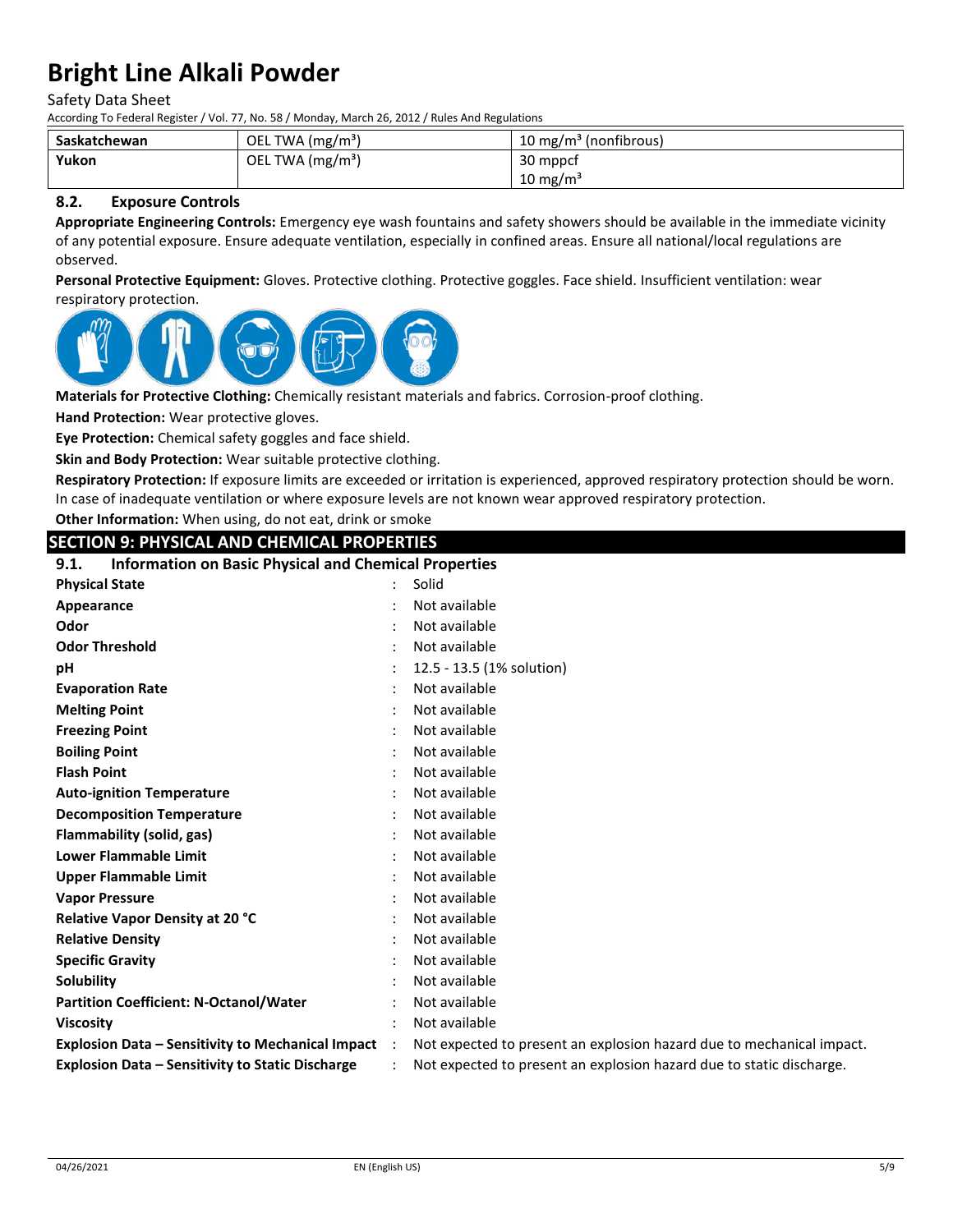Safety Data Sheet

According To Federal Register / Vol. 77, No. 58 / Monday, March 26, 2012 / Rules And Regulations

### **SECTION 10: STABILITY AND REACTIVITY**

**10.1. Reactivity:** May be corrosive to metals. Contact with metals may evolve flammable hydrogen gas. May react

exothermically with water releasing heat. Adding an acid to a base or base to an acid may cause a violent reaction.

**10.2. Chemical Stability:** Stable under recommended handling and storage conditions (see section 7).

**10.3. Possibility of Hazardous Reactions:** Hazardous polymerization will not occur.

**10.4. Conditions to Avoid:** Direct sunlight, extremely high or low temperatures, and incompatible materials.

**10.5. Incompatible Materials:** Strong acids, strong bases, strong oxidizers. Metals. May be corrosive to metals.

**10.6. Hazardous Decomposition Products:** Thermal decomposition generates: Corrosive vapors. Sodium oxides. Silicon oxides.

# **SECTION 11: TOXICOLOGICAL INFORMATION**

### **11.1. Information on Toxicological Effects - Product**

**Acute Toxicity:** Not classified

**LD50 and LC50 Data:** Not available

**Skin Corrosion/Irritation:** Causes severe skin burns and eye damage.

**pH:** 12.5 - 13.5 (1% solution)

**Serious Eye Damage/Irritation:** Causes serious eye damage.

**pH:** 12.5 - 13.5 (1% solution)

**Respiratory or Skin Sensitization:** Not classified

**Germ Cell Mutagenicity:** Not classified

**Teratogenicity:** Not classified

**Carcinogenicity:** Not classified

**Specific Target Organ Toxicity (Repeated Exposure):** Not classified

**Reproductive Toxicity:** Not classified

**Specific Target Organ Toxicity (Single Exposure):** Not classified

**Aspiration Hazard:** Not classified

**Symptoms/Injuries After Inhalation:** May be corrosive to the respiratory tract.

**Symptoms/Injuries After Skin Contact:** Causes severe irritation which will progress to chemical burns.

**Symptoms/Injuries After Eye Contact:** Causes permanent damage to the cornea, iris, or conjunctiva.

**Symptoms/Injuries After Ingestion:** May cause burns or irritation of the linings of the mouth, throat, and gastrointestinal tract. **Chronic Symptoms:** None expected under normal conditions of use.

# **11.2. Information on Toxicological Effects - Ingredient(s)**

**LD50 and LC50 Data:**

| Sodium metasilicate (6834-92-0) |            |
|---------------------------------|------------|
| LD50 Oral Rat                   | 1153 mg/kg |
| Calcium silicate (1344-95-2)    |            |
| LD50 Oral Rat                   | 3400 mg/kg |
|                                 |            |

# **SECTION 12: ECOLOGICAL INFORMATION**

**12.1. Toxicity**

**Ecology - General:** Harmful to aquatic life.

| Sodium hydroxide (1310-73-2)                  |                                                                           |
|-----------------------------------------------|---------------------------------------------------------------------------|
| LC50 Fish 1                                   | 45.4 mg/l (Exposure time: 96 h - Species: Oncorhynchus mykiss [static])   |
| EC50 Daphnia 1                                | $40 \text{ mg/l}$                                                         |
| Sodium metasilicate (6834-92-0)               |                                                                           |
| LC50 Fish 1                                   | 210 mg/l (Exposure time: 96 h - Species: Brachydanio rerio [semi-static]) |
| <b>LC 50 Fish 2</b>                           | 210 mg/l (Exposure time: 96 h - Species: Brachydanio rerio)               |
| <b>Persistence and Degradability</b><br>12.2. |                                                                           |

| <b>Bright Line Alkali Powder</b>     |                  |
|--------------------------------------|------------------|
| <b>Persistence and Degradability</b> | Not established. |
|                                      |                  |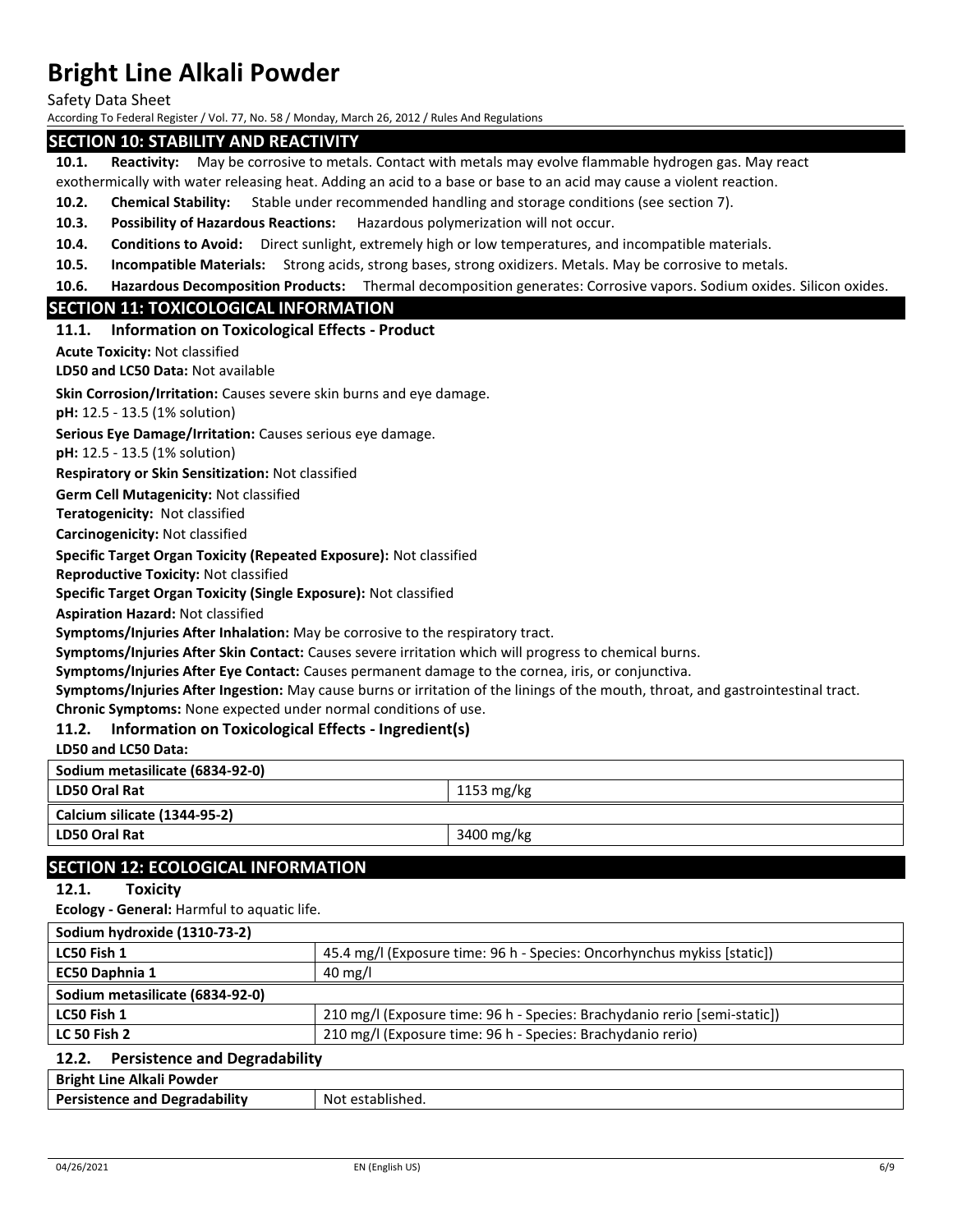Safety Data Sheet

According To Federal Register / Vol. 77, No. 58 / Monday, March 26, 2012 / Rules And Regulations

# **12.3. Bioaccumulative Potential**

#### **Bright Line Alkali Powder**

**Bioaccumulative Potential** Not established.

**12.4. Mobility in Soil** Not available

**12.5. Other Adverse Effects**

**Other Information:** Avoid release to the environment.

### **SECTION 13: DISPOSAL CONSIDERATIONS**

### **13.1. Waste treatment methods**

**Waste Disposal Recommendations:** Dispose of contents/container in accordance with local, regional, national, and international regulations

**Additional Information:** Container may remain hazardous when empty. Continue to observe all precautions.

**Ecology – Waste Materials:** Avoid release to the environment. This material is hazardous to the aquatic environment. Keep out of sewers and waterways.

# **SECTION 14: TRANSPORT INFORMATION**

| 14.1.<br>In Accordance with DOT  |                                   |  |  |  |  |
|----------------------------------|-----------------------------------|--|--|--|--|
| <b>Proper Shipping Name</b>      | : SODIUM HYDROXIDE, SOLID MIXTURE |  |  |  |  |
| <b>Hazard Class</b>              | : 8                               |  |  |  |  |
| <b>Identification Number</b>     | : UN1823                          |  |  |  |  |
| <b>Label Codes</b>               | : 8                               |  |  |  |  |
| <b>Packing Group</b>             | : II                              |  |  |  |  |
| <b>ERG Number</b>                | : 154                             |  |  |  |  |
| In Accordance with IMDG<br>14.2. |                                   |  |  |  |  |
| <b>Proper Shipping Name</b>      | : SODIUM HYDROXIDE, SOLID MIXTURE |  |  |  |  |
| <b>Hazard Class</b>              | : 8                               |  |  |  |  |
| <b>Identification Number</b>     | $:$ UN1823                        |  |  |  |  |
| <b>Packing Group</b>             | : II                              |  |  |  |  |
| <b>Label Codes</b>               | : 8                               |  |  |  |  |
| EmS-No. (Fire)                   | $: F-A$                           |  |  |  |  |
| EmS-No. (Spillage)               | $: S-B$                           |  |  |  |  |
| In Accordance with IATA<br>14.3. |                                   |  |  |  |  |
| <b>Proper Shipping Name</b>      | : SODIUM HYDROXIDE, SOLID MIXTURE |  |  |  |  |
| <b>Packing Group</b>             | : II                              |  |  |  |  |
| <b>Identification Number</b>     | $:$ UN1823                        |  |  |  |  |
| <b>Hazard Class</b>              | : 8                               |  |  |  |  |
| <b>Label Codes</b>               | : 8                               |  |  |  |  |
| <b>ERG Code (IATA)</b>           | : 8L                              |  |  |  |  |
| In Accordance with TDG<br>14.4.  |                                   |  |  |  |  |
| <b>Proper Shipping Name</b>      | : SODIUM HYDROXIDE, SOLID MIXTURE |  |  |  |  |
| <b>Packing Group</b>             | : II                              |  |  |  |  |
| <b>Hazard Class</b>              | 8                                 |  |  |  |  |
| <b>Identification Number</b>     | : UN1823                          |  |  |  |  |

# **SECTION 15: REGULATORY INFORMATION**

**15.1. US Federal Regulations**

**Label Codes** : 8

# **Bright Line Alkali Powder**

**SARA Section 311/312 Hazard Classes Integral 20 and SARA Section 311/312 Hazard Classes Immediate (acute) health hazard** 

#### **Sodium hydroxide (1310-73-2)**

Listed on the United States TSCA (Toxic Substances Control Act) inventory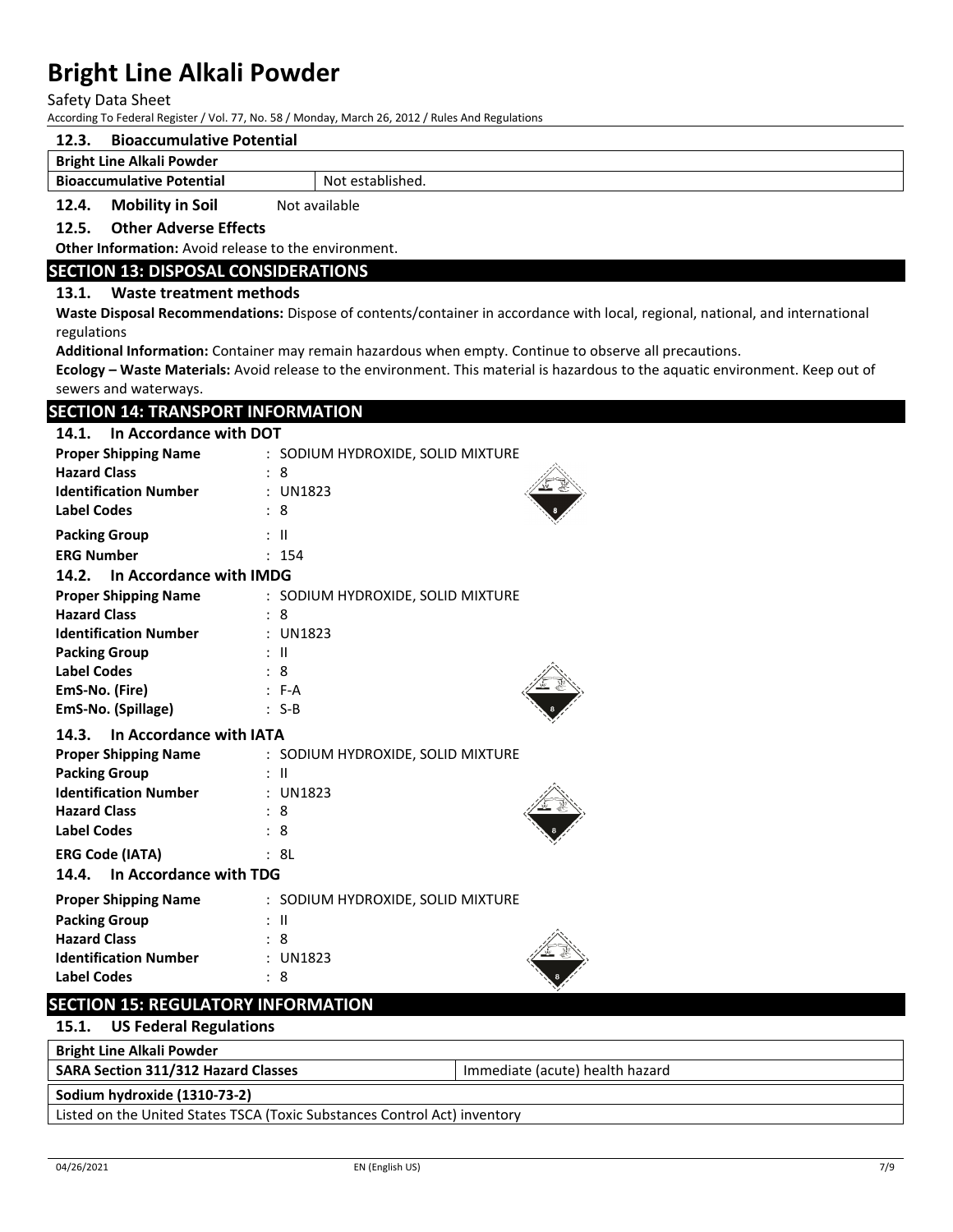### Safety Data Sheet

According To Federal Register / Vol. 77, No. 58 / Monday, March 26, 2012 / Rules And Regulations

# **Sodium metasilicate (6834-92-0)**

Listed on the United States TSCA (Toxic Substances Control Act) inventory

#### **Calcium silicate (1344-95-2)**

Listed on the United States TSCA (Toxic Substances Control Act) inventory

### **15.2. US State Regulations**

### **Sodium hydroxide (1310-73-2)**

U.S. - Massachusetts - Right To Know List

U.S. - New Jersey - Right to Know Hazardous Substance List

U.S. - Pennsylvania - RTK (Right to Know) - Environmental Hazard List

U.S. - Pennsylvania - RTK (Right to Know) List

#### **Calcium silicate (1344-95-2)**

U.S. - Massachusetts - Right To Know List

U.S. - New Jersey - Right to Know Hazardous Substance List

U.S. - Pennsylvania - RTK (Right to Know) List

# **15.3. Canadian Regulations**

| ⊥J.J.<br>Canadian Regulations                           |                                                                               |  |  |  |  |
|---------------------------------------------------------|-------------------------------------------------------------------------------|--|--|--|--|
| <b>Bright Line Alkali Powder</b>                        |                                                                               |  |  |  |  |
| <b>WHMIS Classification</b>                             | Class D Division 2 Subdivision B - Toxic material causing other toxic effects |  |  |  |  |
|                                                         | Class E - Corrosive Material                                                  |  |  |  |  |
|                                                         |                                                                               |  |  |  |  |
| Sodium hydroxide (1310-73-2)                            |                                                                               |  |  |  |  |
| Listed on the Canadian DSL (Domestic Substances List)   |                                                                               |  |  |  |  |
| Listed on the Canadian IDL (Ingredient Disclosure List) |                                                                               |  |  |  |  |
| <b>IDL Concentration 1%</b>                             |                                                                               |  |  |  |  |
| <b>WHMIS Classification</b>                             | Class E - Corrosive Material                                                  |  |  |  |  |
|                                                         | Class D Division 2 Subdivision B - Toxic material causing other toxic effects |  |  |  |  |
|                                                         | Sodium metasilicate (6834-92-0)                                               |  |  |  |  |
| Listed on the Canadian DSL (Domestic Substances List)   |                                                                               |  |  |  |  |
| Listed on the Canadian IDL (Ingredient Disclosure List) |                                                                               |  |  |  |  |
| <b>IDL Concentration 1%</b>                             |                                                                               |  |  |  |  |
| <b>WHMIS Classification</b>                             | Class D Division 2 Subdivision B - Toxic material causing other toxic effects |  |  |  |  |
|                                                         | Class E - Corrosive Material                                                  |  |  |  |  |
| Calcium silicate (1344-95-2)                            |                                                                               |  |  |  |  |
| Listed on the Canadian DSL (Domestic Substances List)   |                                                                               |  |  |  |  |
| <b>WHMIS Classification</b>                             | Uncontrolled product according to WHMIS classification criteria               |  |  |  |  |

This product has been classified in accordance with the hazard criteria of the Controlled Products Regulations (CPR) and the SDS contains all of the information required by CPR.